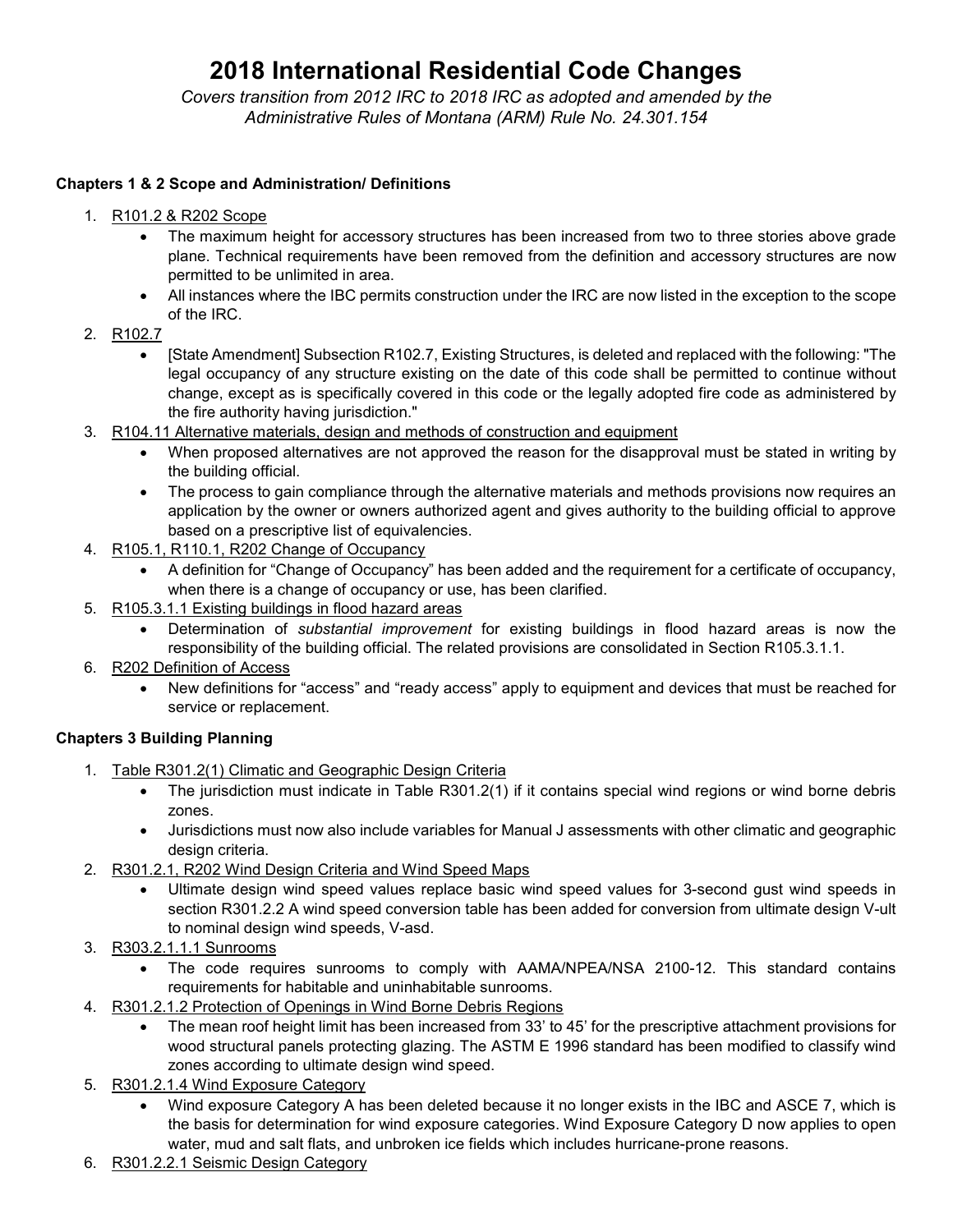- A new seismic map allows potentially a lower seismic design category (SDC) based on a determination of soil type. (Note: Our jurisdiction assumes Category D unless you can provide a geotech report verifying soil type to justify IBC/ASCE 7)
- 7. R301.3 Story Height
	- Story height of wood and steel wall framing, insulated concrete and SIP walls may not exceed 11'7". Masonry wall height is limited to 13'7".
- 8. R301.6 Roof Load
	- [State Amendment] Subsection R301.6, Roof Load, is deleted and replaced with the following: "Snow loads shall be determined by the building official. In areas of the state outside of certified city, county, or town jurisdictions, the design snow load shall be based on the ground snow loads developed in "Snow Loads for Structural Design in Montana", Civil Engineering Department, Montana State University, 2004 revised edition. The minimum design roof snow load after allowed reductions shall be 30 psf unless justified by a Montana licensed design professional to the satisfaction of the building official. Coefficients and factors other than those specified in the building code may be used when justified by a Montana licensed design professional to the satisfaction of the building official."
- 9. R302.1 Exterior Walls
	- Unprotected roof overhangs are now permitted to project within 2' of the property line when fireblocking is installed between the top of the wall and the roof sheathing. In most cases, projections are not permitted less than 2' from the property line. For dwellings with or without fire sprinkler protection, penetrations of exterior walls do not require fire-resistant protection unless they are located less than 3' from the property line.
	- References to the IBC offer additional options and provide flexibility in determining the fire resistance rating of exterior wall assemblies. Table footnotes have been revised to clarify the correlation between gable end vents and the fire resistance requirements for projections.
	- [State Amendment] Subsection R302.13, Fire Protection of Floors, is deleted in its entirety.
- 10. R302.2 Townhouse Separation
	- Language describing townhouses as separate buildings and reference to Section R302.1 have been removed. Common walls separating townhouses must now be rated for 2 hours when an automatic fire sprinkler system is not installed in the townhouse dwelling units.
	- Two paths for achieving the fire-resistant separation between townhouse dwelling units two 1-hr walls or a common wall - are spelled out in the townhouse provisions.
	- [State Amendment] Subsection 302.2.4, Structural Independence, delete exception number five and replace with the following: "Townhouses separated by a common two-hour fire-resistance-rated wall as provided in Section R302.2."
	- [State Amendment] Subsection 302.2.2, Common walls, delete "Chapters 34 through 43" and replace with "the adopted electrical code in ARM Title 24, chapter 301, subchapter 4."
- 11. R302.3 Two-family Dwelling Separation.
- IBC Section 703.3 is referenced as an option for determining fire resistance ratings.
- 12. R302.13 Fire Protection of Floors
	- The provisions for fire protection of floors have been relocated from Chapter 5 to the fire-resistant constriction provisions of R302. New language clarifies that the code does not regulate penetrations or openings in the fire protective membrane.
	- Fire-resistant membrane protection is now required for the applicable floor framing materials above crawl spaces containing fuel-fired or electric powered heating appliances.
	- [State Amendment] Subsection R302.13, Fire Protection of Floors, is deleted in its entirety.
- 13. R303.7 & R303.8 Stairway Illumination
	- Interior and exterior stairway illumination provisions have been placed in separated sections. Conflicting language has been removed to clarify the requirements.
- 14. R304.1 Minimum Habitable Room Area
	- The requirement for one habitable room with a minimum floor area of 120SF has been removed from the code.
- 15. R305 Ceiling Height
	- The minimum ceiling height for bathrooms, toilet rooms and laundry rooms has been reduced to 6'8". The exception for allowing beams, girders, ducts or other obstruction to project to within 6'4" of the finished floor has been expanded to include basements with habitable space.
- 16. R308.4.2 Glazing Adjacent to Doors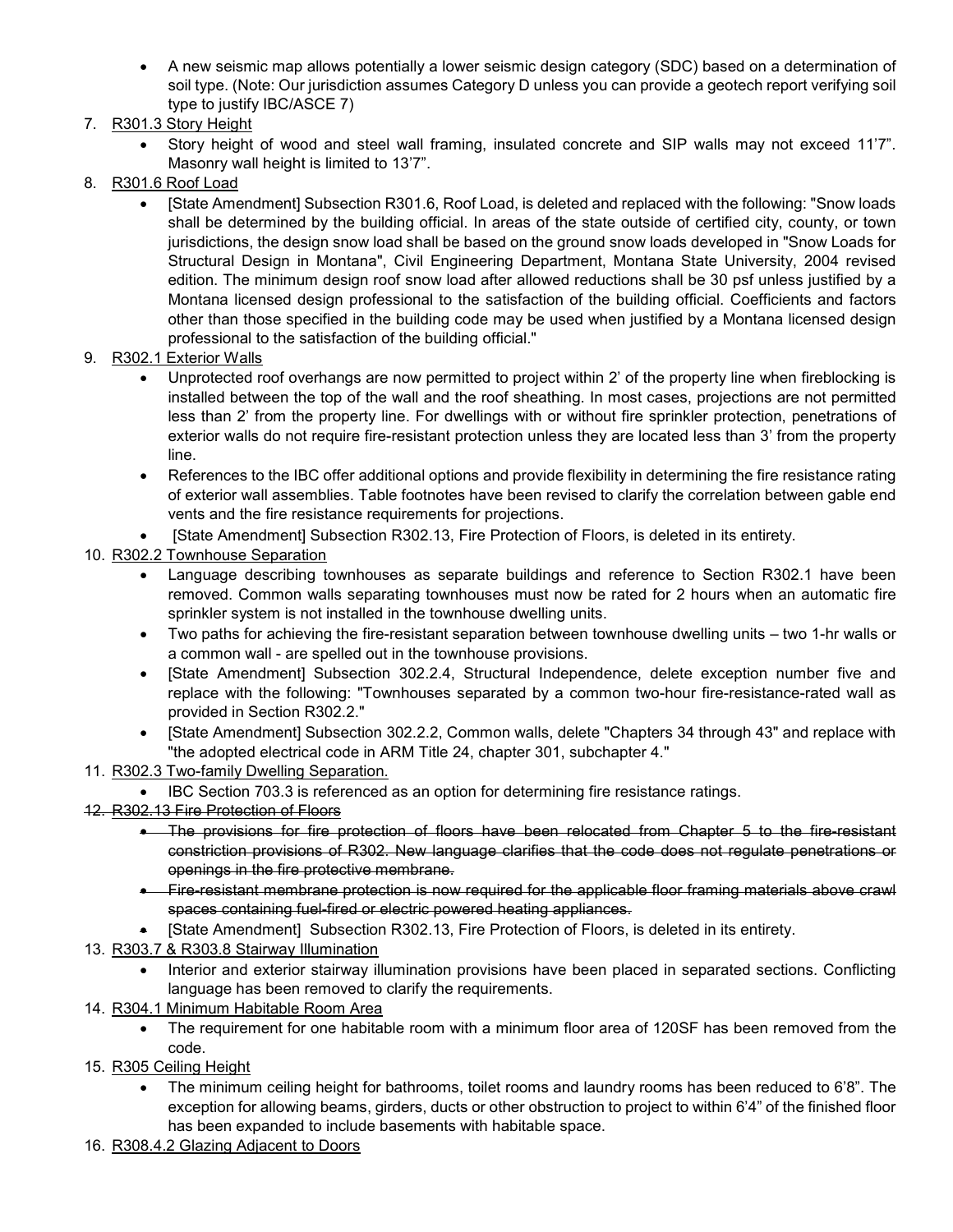- Glazing installed perpendicular to a door in a closed position and within 24" of the door only requires safety glazing if it is on the hinge side of the inward swinging door.
- Glazing within 24" of the hinge side of an in-swinging door now requires safety glazing where the glazing is at an angle less than 180 degrees from the plane of the door.
- 17. R308.4.4 Glazing in Guards and Rails
	- Unless laminated glass is used, structural glass baluster panels in guards now require an attached top rail or handrail.
- 18. R308.4.5 Glazing and Wet Surfaces
	- The exception for safety glazing requirements for glazing that is 60" or greater from the water's edge of a bathtub, hot tub, spa, whirlpool or swimming pool has been expanded to include glazing that is an equivalent distance from the edge of a shower, sauna or steam room.
- 19. R308.4.7 Glazing Adjacent to the Bottom Stair Landing
	- Glazing adjacent to the bottom stair landing is now defined as the area in front of the plane of the bottom tread.
	- Figure R308.4.7 has been replaced with a new figure and the caption modified to more accurately reflect when safety glazing is required near the bottom landing.
- 20. R309.5 & R313 Fire Sprinklers
	- [State Amendment] Subsection 309.5, Fire Sprinklers, is deleted in its entirety.
	- [State Amendment] R313, Automatic Fire Sprinkler Systems, is deleted in its entirety.
- 21. R310 Emergency Escape and Rescue Openings
	- The emergency escape and rescue opening provisions have been reorganized. Separate provisions spell out the requirements for windows and doors used for emergency escape and rescue.
	- Emergency escape and rescue openings are no longer required for bedrooms in basements when the dwelling unit is protected with an automatic fire sprinkler system and other conditions are met.
- 22. R310.3 Area Wells for Emergency Escape and Rescue Doors
	- For emergency escape and rescue doors in basements, a change in terminology replaces "bulkhead enclosures" with "area wells" and provisions for ladders and steps for area wells have been added.
- 23. R310.5 & R310.6 Emergency Escape and Rescue Opening for Additions, Alterations and Repairs
	- The basement of a dwelling addition does not require an emergency escape and rescue opening if there is access to a basement that does not have an emergency escape and rescue opening. Remodeling of an existing basement does not trigger the emergency escape and rescue opening requirements unless a new bedroom is created.
- 24. R311.7.1 & R311.7.8 Handrail Projection
	- A new exception to the handrail projection limitation provides for adequate clearance behind the handrail when it passes the projection of a floor, landing or tread return.
- 25. R311.7.5.1 Stair Maximum/Minimum
	- [State Amendment] Subsection R311.7.5.1, Risers, is amended to allow a maximum riser height of 8 1/4 inches.
	- [State Amendment] Subsection R311.7.5.2, Treads, is amended to allow a minimum tread depth of nine inches.
- 26. R311.7.3 Maximum stair Rise Between Landings
	- Max vertical rise increased from 12' to 12' 7"
- 27. R311.7.11 & R311.7.12 Alternating Tread Devices and Ships Ladders
	- Definitions and requirements for alternating tread devices and ships ladders have been added to the code and are now permitted as a means of egress for lofts with an area that does not exceed 200SF.
- 28. R311.8 Ramps
	- Ramps that do not serve the required egress door are now permitted to have a slope not greater than 1 unit vertical in 8 units horizontal (1:8; previously 1:12).
- 29. R312.1 Guards
	- The provision requiring that the guard height be measured from the surface of adjacent fixed seating has been removed from the code.
	- Alternating tread devices and ships ladders are now permitted as a means of egress for lofts with an area that does not exceed 200SF.
	- [State Amendment] Subsection 312.1.1, Where Required, delete the first sentence and replace with the following: "Guards shall be located along open-sided walking surfaces, including stairs, ramps, and landings, that are located more than 30 inches measured vertically to the floor or grade below."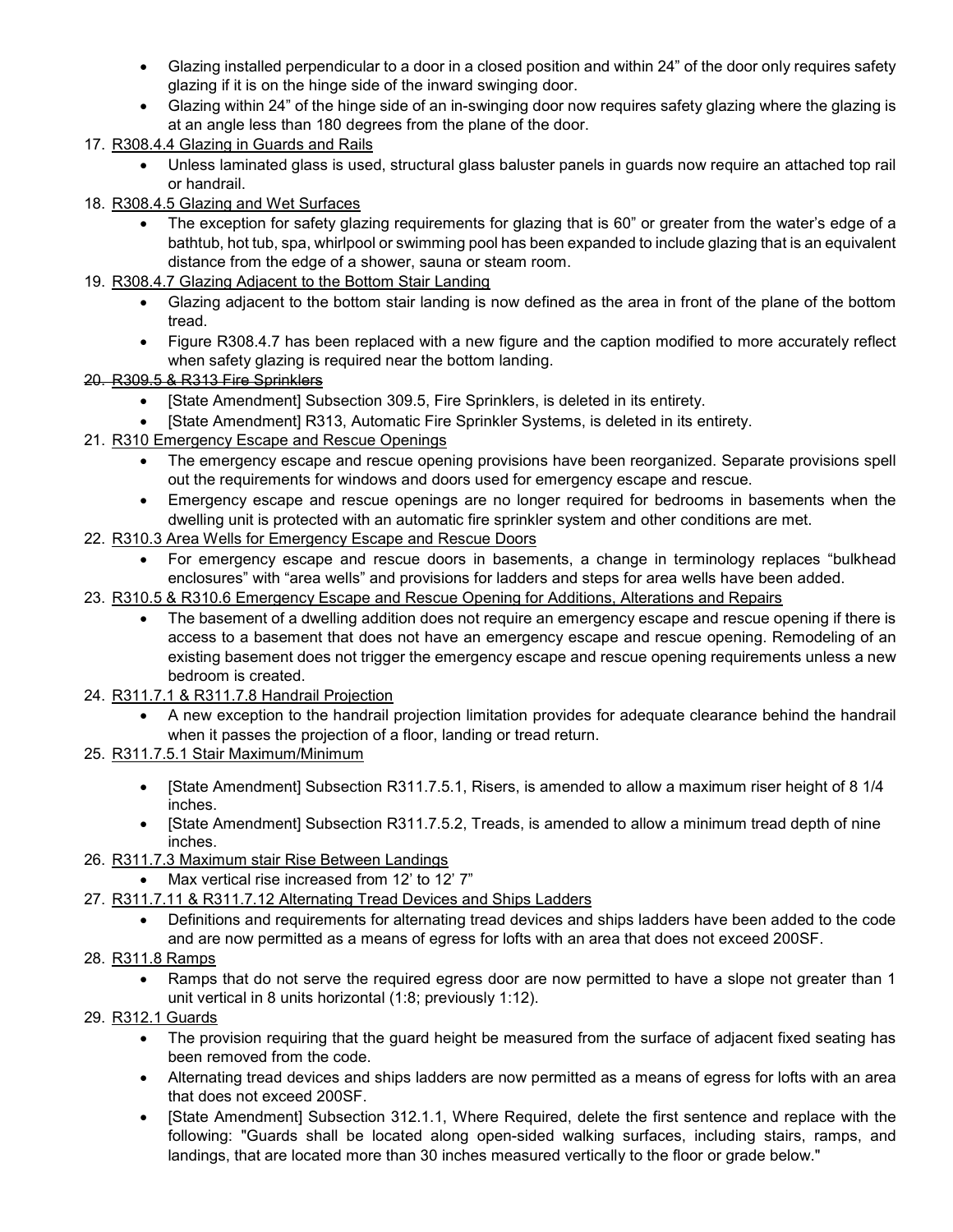#### 30. R314 Smoke Alarms

- Battery operated smoke alarms are permitted for satisfying the smoke alarm power requirements when alterations, repairs and additions occur. Household fire alarm systems no longer require monitoring by an approved supervising station. New provisions address smoke alarms installed near bathrooms and cooking appliances.
- The exemption for interconnection of alarms during alterations based on feasibility has been removed from the code (note: they now make Bluetooth enabled interconnected alarms)
- 31. R315 Carbon Monoxide Alarms
	- Carbon monoxide alarms now require connection to the house wiring system with battery backup. Exterior work such as roofing, siding, windows, doors, and deck/ porch additions no longer trigger carbon monoxide alarm provisions for existing buildings. An attached garage is one criterion for requiring carbon monoxide alarms, but only if the garage has an opening in to the dwelling. A carbon monoxide alarm is required in bedrooms when there is a fuel-fired appliance in the bedroom and adjoining bathroom.
	- Interconnection is now required where multiple carbon monoxide alarms are required in a dwelling unit.
- 32. 322.3 Coastal High-Hazard Flood Zones
	- Coastal A Zones are defined and an exception for foundation types in Coastal A Zones added.
	- In coastal high-hazard areas (V Zones) and Coastal A Zones, the IRC now provides specific guidance for the design and construction of concrete slabs, stairs, guards, decks and porches to reduce damage to the dwelling in a flood event.
- 33. R324.6 Roof Access for Photovoltaic Solar Energy Systems
	- Requirements for roof access and pathways for firefighters have been introduced into the IRC provisions for rooftop mounted photovoltaic solar energy systems.
- 34. R324.6.2.2 Solar Panels near Emergency Escape and Rescue Openings
	- Rooftop mounted PV solar energy panels and modules are not permitted to be installed below emergency escape and rescue openings.
- 35. R325 Mezzanine Area Limitation
	- New provisions place limitations on the construction of mezzanines related to ceiling height and openings consistent with the IBC.
	- The area limitation for mezzanines has been increased from  $1/3$  to  $\frac{1}{2}$  of the room containing the mezzanine under certain conditions.
- 36. R324.6 & R202 Habitable Attics
	- The definition of *habitable attic* has been revised and the technical requirements have been placed with mezzanines.
- 37. R326 Swimming Pools, Spas and Hot Tubs
	- The design and construction of pools and spas shall comply with the International Swimming Pool and Spa Code (ISPSC). Appendix G, *Swimming Pools, Spas and Hot Tubs*, has been deleted.

# **Chapter 4 Foundations**

- 1. R403.1.1 Minimum Footing Size
	- Min footing size and thickness is divided into three expanded tables based on the type of construction; lightframe, light-frame with veneer and concrete or masonry. The values area is also based on the type of foundation: slab on grade, crawl space, and basement.
	- [State Amendment] R403.1.1, Minimum size, is modified to add the following: "Exception: The building official may allow footings to be designed in accordance with Section R403 of the 2012 IRC or may allow footings engineered by a design professional."
- 2. R403.1.3 Footprint and Stem Wall Reinforcing in Seismic D Design Categories
	- Updated figures and code provisions now clearly define min required reinforcement in footings and stem walls located in seismic D zones.
- 3. R403.1.6 Foundation Anchorage
	- Anchor bolts are now required to be placed in the middle third of the width of the sill plate. Approved anchors may be used instead of ½" anchor bolts.
	- [State Amendment] Subsection 403.1.6, Foundation Anchorage, is deleted in its entirety and replaced with the following: "Where wood sill and sole plates are supported directly on continuous foundation walls or monolithic slabs with integral footings required by the provisions of this code, they shall be anchored to the foundation in accordance with this section. Cold-formed steel floor and wall framing shall be anchored to the foundation in accordance with Section R505.3.1 or R603.3.1. Wood sole plates at all exterior walls,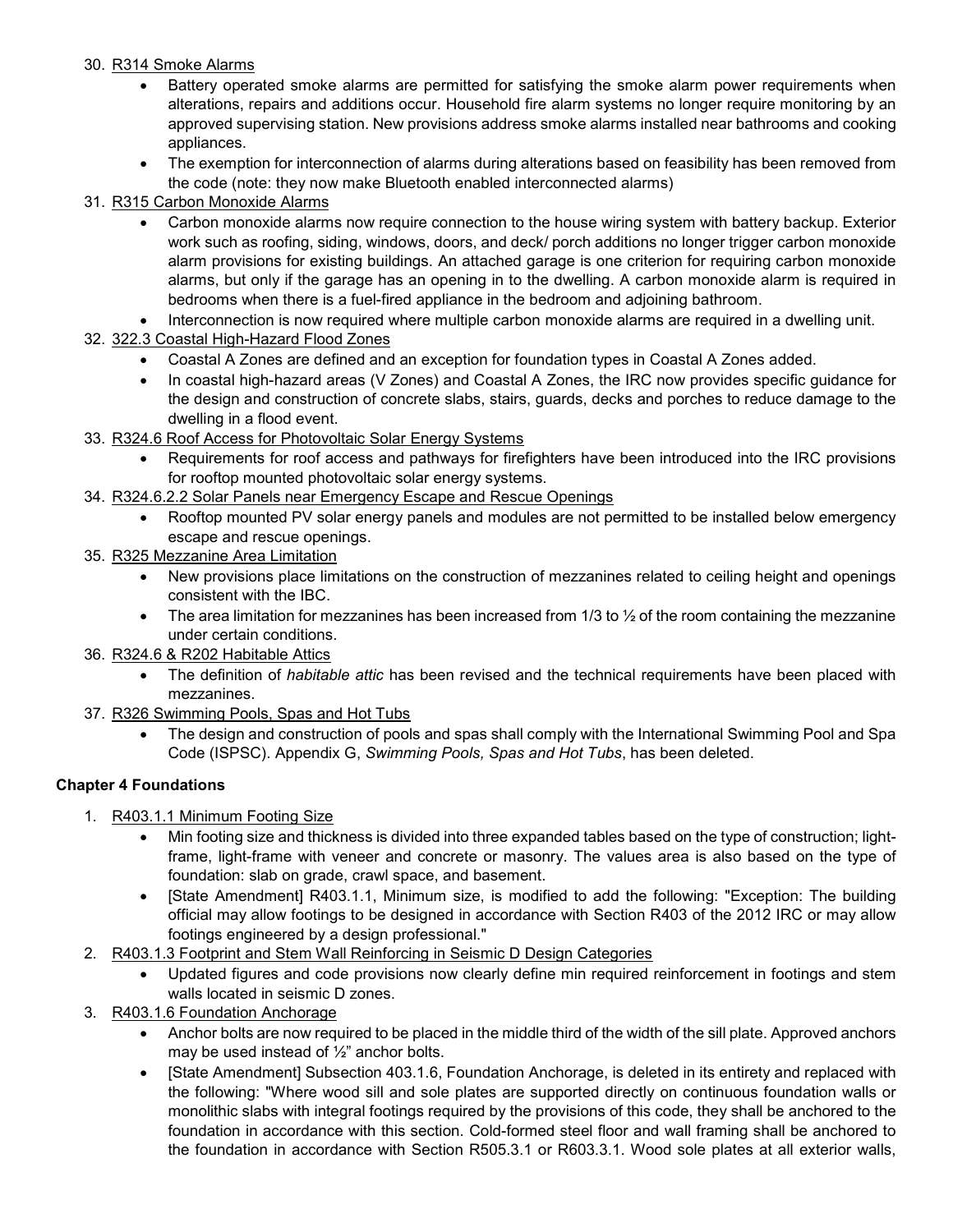wood sole plates of braced wall lines at building interiors on monolithic slabs with integral footings and all wood sill plates shall be anchored to the foundation with minimum one-half inch diameter anchor bolts spaced a maximum of six feet on center or approved anchors or anchor straps spaced as required to provide equivalent anchorage to the one-half inch diameter anchor bolts. Bolts shall extend a minimum of seven inches into concrete or grouted cells of concrete masonry units. A nut and washer shall be tightened on each anchor bolt. There shall be a minimum of two bolts per plate section with one bolt located not more than 12 inches or less than seven bolt diameters from each end of the plate section. Interior bearing wall sole plates on monolithic slab foundations with integral footings that are not part of a braced wall line shall be positively anchored with approved fasteners. Sill plates and sole plates shall be protected against decay and termites where required by sections R317 and R318.

#### Exceptions:

- i. Walls 24 inches total length or shorter connecting offset braced wall panels shall be anchored to the foundation with a minimum of one anchor bolt located in the center third of the plate section and shall be attached to adjacent braced wall panels at corners as shown in item 8 of Table R602.3(1).
- ii. Connections of walls 12 inches total length or shorter connecting offset braced wall panels to the foundation without anchor bolts shall be permitted. The wall shall be attached to adjacent braced wall panels at corners as shown in item 8 of table R602.3(1)."
- 4. Table R403.3(1) Insulation requirements for frost protected footings
	- Insulation thickness requirements for Type II and IX extruded polystyrene (EPS) have changed. The minimum R-Value for specific types of EPS has been clarified while requirements for horizontal insulation were added.
- 5. Table R403.4 Crushed Stone Footings
	- Table R403.4 is updated to include both the minimum depth and width of a crushed stone footing for a precast concrete wall.
- 6. R404.4 Retaining Walls
	- Retaining walls, freestanding walls not supported at the top, with more than 48" of unbalanced backfill must be designed by an engineer. Retaining walls resisting additional lateral loads and with more than 24" of unbalanced backfill must also be designed in accordance with accepted engineering practice.
- 7. R405.1
	- [State Amendment] R405.1 is amended by adding the following: "A drainage system is not required when continuous rain gutters are installed incorporating drain extensions which divert storm water a minimum of six feet (1.83 m) away from the foundation and grading is done in accordance with R401.3. A drainage system may be required where high water tables are known to exist or geological conditions which require a soils engineering report, performed in accordance with R401.4, specify the need for foundation drainage."
- 8. R408.3 Unvented Crawl Space
	- Ventilation of the under-floor space is not required when an adequately-sized dehumidifier is provided.

# **Chapter 5 Floors**

- 1. Tables R502.3.1(1), R502.3.1(2) Floor Joist Spans for Common Lumber Species
	- Changes to Southern Pine (SP), Douglass Fir-Larch (DFL) and Hemlock Fir (HF) lumber capacities have changed the floor joist span length in the tables of the IRC. Span lengths for Southern Pine have decreased; lengths for DFL and HF joists have slightly increased.
- 2. R507 Decks
	- Section R507 is reorganized for ease of use and additional provisions are added to simplify prescriptive construction of a deck.
- 3. R507.2 Deck Materials
	- Requirements for fasteners and fastener connections, flashing and alternative materials have been added.
- 4. R507.3 Deck Footings
	- A new section on footing minimum size is added to help describe minimum prescriptive (non-engineered) requirements for an exterior deck footing based on snow load, soil quality and footing shape/size.
- 5. R507.4 Deck Posts
	- The code established min sizes of wood posts supporting wood decks and describes the requirements for connection of deck posts to the footing. Information on deck posts moved to the middle of Section R507 as topics flow in the order of construction sequence.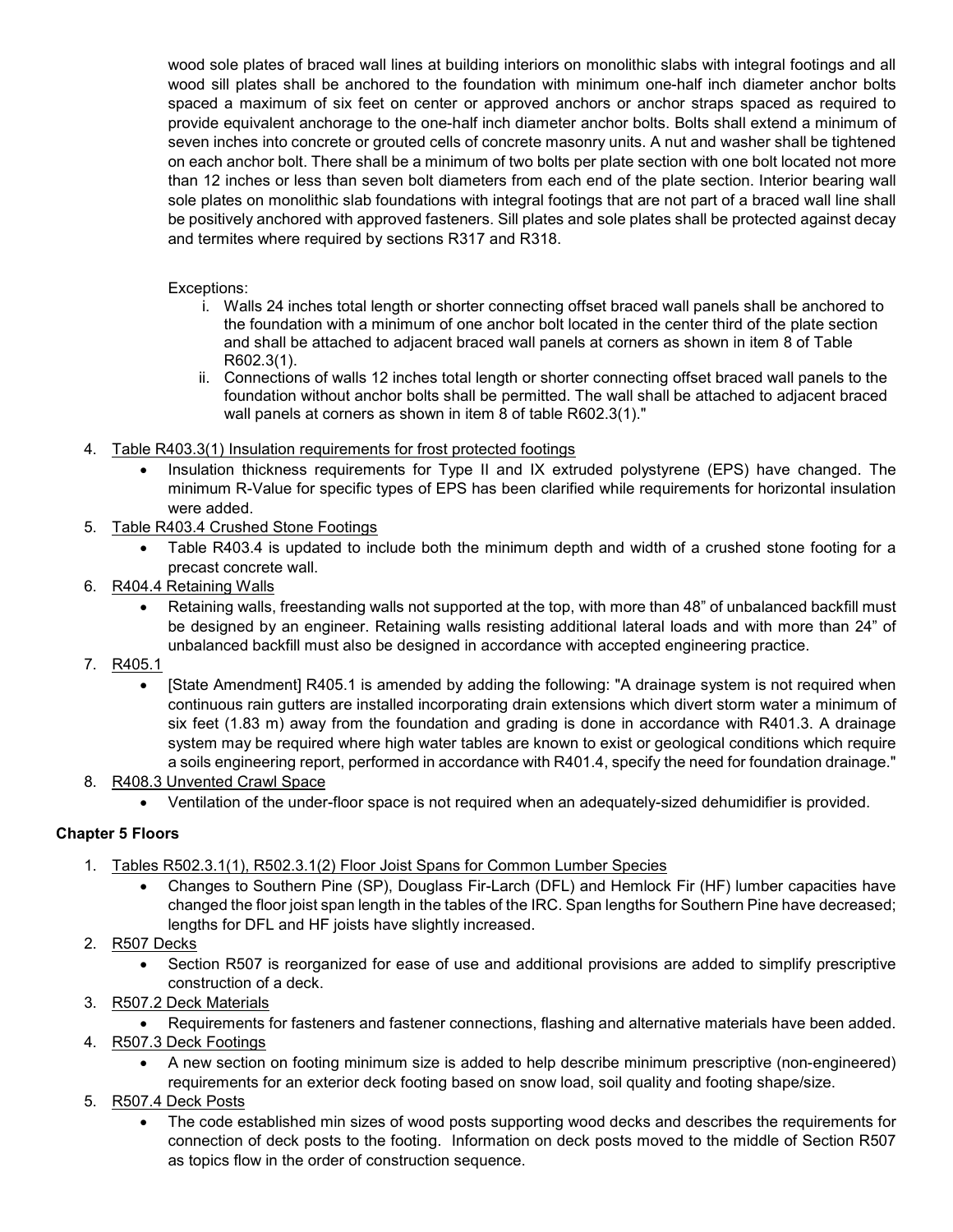- 6. R507.5 Deck Beams
	- The code establishes max deck beam spans in a new table. Prescriptive beam to post connection details are provided. Beam bearing and connection to posts are clarified.
- 7. R507.6 Deck Joists
	- The code establishes max deck joist spans in a new table that includes materials common to deck construction.
	- Max joist spacing and total length have been clarified. In table R507.6 max span length is followed by max cantilever length.
- 8. Sections R507.7-R507.9 Decking, Vertical and Lateral Support
	- The code sets the max allowable spacing for deck joists supporting various types of common decking materials. The deck ledger section is reorganized to better describe the min requirements for connection of deck ledgers to band joists.
	- Decking material options and fastener systems are clarified. Vertical and Horizontal support of an exterior deck is updated while support and attachment of ledgers is placed to follow the decking section.
- 9. R507.9.2 Alternative Deck Lateral Load Connection
	- When the prescriptive *deck lateral loads connection* that has appeared in the previous editions of the code is chosen as a design option, the code now requires the two hold-down devices to be within 2' of the ends of a deck. A new lateral load connection option prescribes four hold-downs installed below the deck structure.

#### **Chapter 6 Wall Construction**

- 1. Table R602.3(1) Fastening Schedule
	- The fastening schedule now contains multiple nail options, including box nails and air-driven nail sizes. Roof rafter connections at ridge, valley and hip are revised. Double top plate splicing is clarified. The joistto-band-joist (rim board) connection is added.
- 2. R602.3.1 Alternative Stud Height
	- Table R602.3.1 is deleted and exception #2 for walls greater than 10' tall is added to the text of section R602.3.1. If studs in a tall wall meet exception #2, they meet the requirements of the IRC and do not need engineering or use of an alternate standard.
	- A prescriptive requirement is added for studs greater than 10' in height in a new exception (#3) to section R602.3.1 as well as reference to a new table R602.3 (6) that applies to 11-and-12' tall walls in one and twostory buildings.
- 3. R602.7.1, Tables R602.7(1), R602.7(2) Girder and Header Spans
	- The girder and header span tables of Chapter 5 [Tables R502.5(1) and (2)] have been moved to CH 6, to the header section. Multi-ply and single header tables are combined. A new section describing rim board headers and a section for headers of open porches have been added.
	- Girder and header spans are updated assuming No. 2 Southern Pine rather than No. 1 SP as used in the 2015 IRC. A footnote is added to clarify that headers and girders are assumed to be braced; for headers with pony walls above, a further reduction in span is taken for 2x8 and larger headers.
- 4. Table R602.7.5 Support for Headers
	- New table R602.7.5 specifies the minimum number of full-height studs at the end of each header based on header span and stud spacing.
	- The 20155 IRC full height stud table is significantly altered. The min number of full-height studs at the end of each header is based on header span, wind speed and wind exposure category. The table increases the number of king studs in higher wind regions and requires only one or two king studs at each end of a header in regions with 115mph wind speeds and wind exposure Category B.
- 5. R602.10.3(4) Seismic Adjustment Factors
	- Attempts to clarify roof and ceiling dead loads in the top story of a multi-story dwelling and use of the BV-WSP bracing methods have been added. Table R602.10.3(4) now allow the use of methods WSP and CS-WSP with brick veneer in the second story of a dwelling.
- 6. R602.10.4.1 Mixing Bracing Methods
	- Mixing of continuous sheathing methods with an intermittent alternated bracing method is clarified. Braced wall lines(s) containing an alternate method must have sufficient bracing length for an intermittent method, not just for the continuous sheathing method when the alternate method is Method PFH, PFG or ABW.
- 7. R602.10 Wall Bracing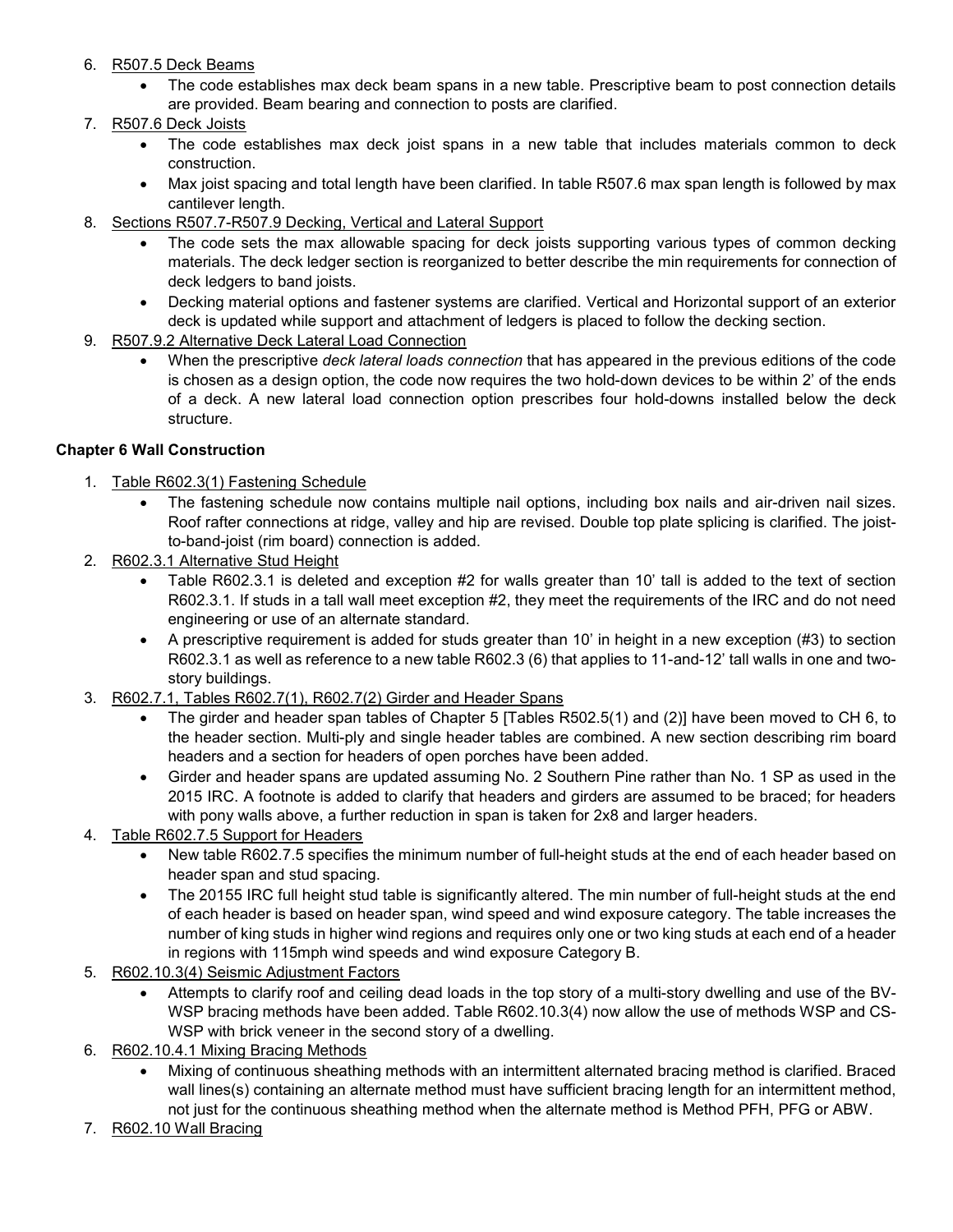- [State Amendment] Subsection 602.10, Wall Bracing, delete the first sentence and replace with the following: "Building shall be braced in accordance with this section or, when applicable, Section R602.12, or the most current version of APA System Report SR-102 as an alternate method.
- 8. R602.10.10 Cripple Wall Bracing
	- [State Amendment] Subsection R602.10.10, Cripple Wall Bracing, add the following sentence: "The distance between adjacent edges of braced wall panels shall be 20 feet."
- 9. Table R602.10.5 Contributing Length of Method CS-PF
	- The contributing length of continuously sheathed portal frames (Method CS-PF) in low seismic regions has increased by 50%.
- 10. R602.10.6.2 Method PFH: Portal Frames with Hold-downs
	- Due to recent testing of Method PFH: Portal Frame with Hold-downs, min required capacity of the holddowns is lowered to 3500 pounds from the previous 4200 pounds. Additionally, the new testing confirms that two sill plates are sufficient under each braced wall panel of the portal rather than the three plates used in method PFH previously.
- 11. R602.10.6.4 Method CS-PF Continuously Sheathes portal frame
	- CS-PF has been tweaked slightly in this code edition. A note is added emphasizing that when a single CS-PF is built, the side of the portal frame that has a post must have continuous sheathing beyond the end of the portal frame.
- 12. Section R602.12 Simplified Wall Bracing
	- Simplified wall bracing is now allowed for one-to-three-story dwellings and townhouses in Wind exposure Category B or C with ultimate design wind speeds of 130mph or less.
- 13. R703.2 Water Resistive Barrier
	- Water-resistive barrier materials other than No.15 asphalt felt must be installed following the manufacturer's installation instructions. The exemption for detached accessory buildings is deleted.
- 14. R703.3 Siding Material Thickness and Attachment.
	- New code language clarifies the limitations of use for Table R703.4 and describes fastener type, length, and penetration criteria. Table R703.4, Weather Resistant Siding Attachment and minimum thickness, is simplified.
- 15. R703.3 Soffit Installation
	- Requirements for wood structural panel soffits are added to Section R703.3.1 and vinyl soffit requirements are clarified.
- 16. R703.4 Flashing
	- [State Amendment] R703.4, Flashing, delete the first paragraph in its entirety and replace with the following: "Flashing shall be provided in accordance with this section to prevent entry of water into the wall cavity or penetration of water to the building structural framing components. Flashing shall extend to the surface of the exterior wall finish or to the water-resistive barrier for drainage and shall be installed at all of the following locations:"
	- [State Amendment] Further, delete Number "1", number "1.1", number "1.2", and number "1.3" in their entirety and replace with the following: "1. Exterior window and door openings." Number "2" through "7" remain unchanged in Subsection R703.4.
	- [State Amendment] Add new subsection as follows: "R703.4.1, Flashing Materials. Approved flashing materials shall be corrosion-resistant. Self-adhered membranes used as flashing shall comply with AAMA 711. Pan Flashing shall comply with Subsection R703.4.2. Installation of flashing materials shall be in accordance with Subsection R703.4.3.
	- [State Amendment] Add new subsection as follows: "R703.4.2, Pan Flashing. Pan Flashing installed at the sill of exterior window and door openings shall comply with this section. Pan Flashing shall be corrosionresistant and shall be permitted to be pre-manufactured, fabricated, formed, or applied at the job site. Selfadhered membranes complying with AAMA 711 shall be permitted to be used as Pan Flashing. Pan Flashing shall be sealed or sloped in such a manner as to direct water to the surface of the exterior wall finish or to the water-resistive barrier for subsequent drainage."
	- [State Amendment] Add new subsection as follows: "R703.4.3, Flashing Installation. Installation of flashing materials shall be in accordance with one or more of the following methods:
		- i. The fenestration manufacturer's installation and flashing instructions.
		- ii. The flashing manufacturer's installation instructions.
		- iii. Flashing details approved by the Building Official.
		- iv. As detailed by a Registered Design Professional."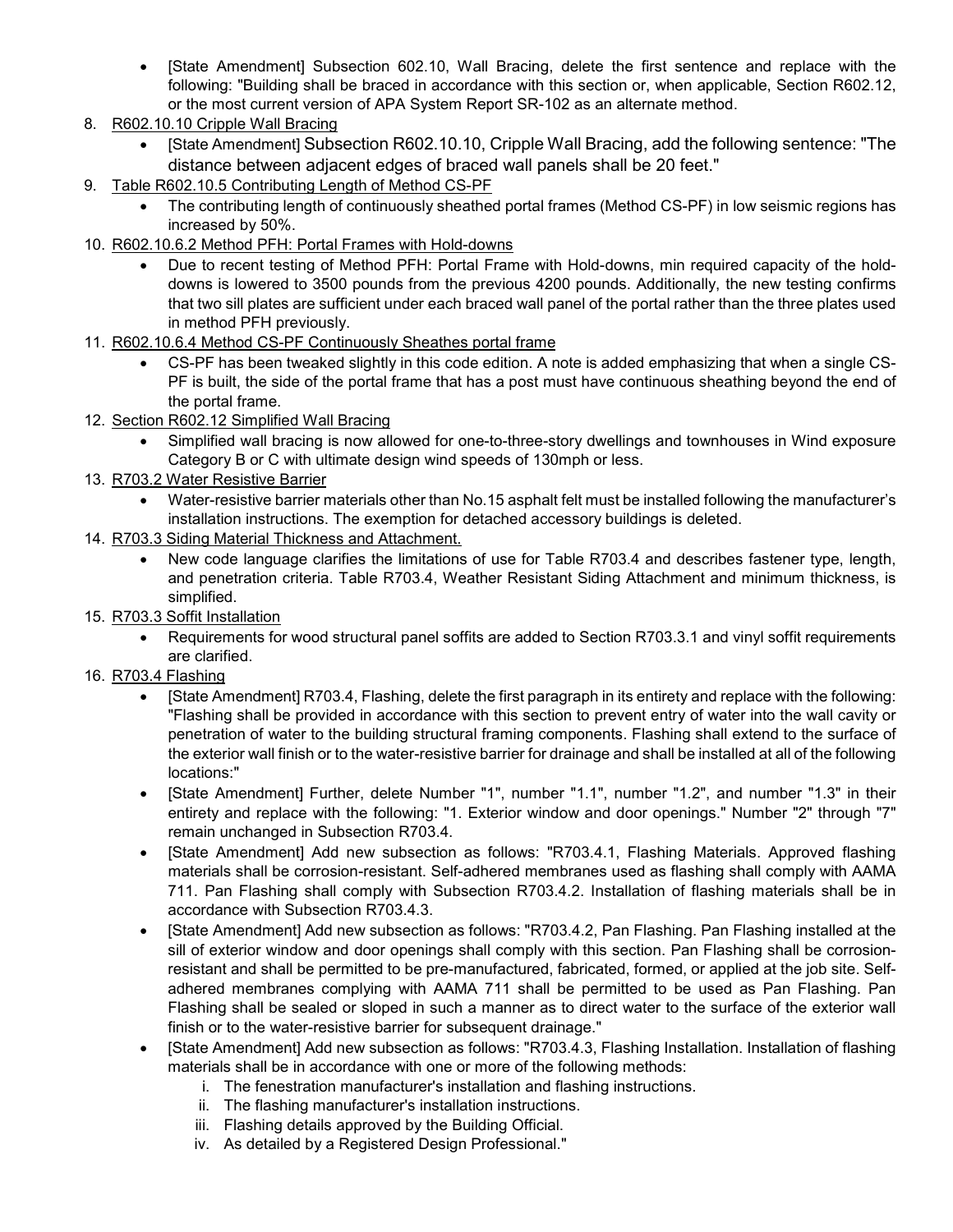- 17. R703.8.4 Veneer anchorage through insulation
	- Masonry veneer is explicitly allowed to attach through insulation into the underlying wood structural panels. Attachments must follow Table R703.8.4(2).
- 18. R703.9 Exterior Insulation and finish systems (EIFS)
	- Limitations for exterior insulation and finish systems with and without drainage have been added to the code.
- 19. R703.11 Vinyl Siding
	- Nailing penetration and spacing requirements are clarified for horizontal and vertical vinyl siding.
	- Testing has been done on vinyl siding over insulation in an attempt to determine fastener requirements for vinyl siding attachment in high wind regions. New table R703.11.2 gives design wind pressures for vinyl siding resisting all wind loads without reliance on wood structural panel sheathing.
- 20. R703.13 Insulated Vinyl Siding and Polypropylene Siding
	- New sections set minimum requirements for insulated vinyl siding and polypropylene siding.
	- Testing has been done on vinyl siding over insulation in an attempt to determine fastener requirements for vinyl siding attachment in high wind regions. New table R703.11.2 gives design wind pressures for vinyl siding resisting all wind loads without reliance on wood structural panel sheathing.
- 21. R703.13 Insulated Vinyl Siding and Polypropylene Siding
	- New sections set minimum requirements for insulated vinyl siding and polypropylene siding.
- 22. R703.17 Cladding attachment over foam sheathing
	- Three new sections set minimum requirements for insulated vinyl siding and polypropylene siding.
- 23. R703.17 Cladding attachment over foam sheathing
	- Three new sections set minimum requirements for cladding attachment over foam sheathing to wood framing cold formed steel framing and masonry or concrete walls. For light-frame construction, prescriptive requirements are given.

#### **Chapter 8 Roof-Ceiling Construction**

- 1. R802 Roof Framing
	- Section R802, design and construction of roof framing have been clarified by dividing the content into three separate sections on roof ridges, rafters and ceiling joists.
- 2. R802.1.5.4 Labeling
	- Each stick of fire-retardant-treated lumber and individual wood structural panel will be labeled with eight specific items of information.
- 3. Tables R802.4, R802.5 Ceiling Joists and Rafters
	- Changes to Southern Pine, Douglass Fir-Larch and Hemlock-Fir capacities have changed the maximum spans for lumber in ceiling joists and rafter span tables of the 2015 IRC.
- 4. R806 Attic Ventilation
	- The exception allowing the building official to waive ventilation requirements due to atmospheric or climatic conditions has been deleted.
	- The minimum vent area exception is clarified, stating that the net free ventilation may be less than 1/150 only if two required conditions are met. Lower vents must be located in the bottom third of the attic space.

#### **Chapter 9 Roof Assemblies**

- 1. R905.1 Multiple Sections Underlayment
	- Multiple code provisions for underlayment have been combined into section R905.1.1 with three tables listing underlayment type, application and attachment. Sections on ice barriers are reorganized and combined in to Section R905.1.2
- 2. R905.16 Photovoltaic Shingles
	- Additional requirements and limits for photovoltaic shingles have been added to Section R905.16.
- 3. R905.17 Building Integrated Photovoltaic Panels
	- New section R905.17 addresses installation and attachment of building-integrated photovoltaic (BIPV) roof panels.
- 4. R907 Rooftop Mounted Photovoltaic Systems
	- This new code provision describes the requirements and limits of rooftop-mounted photovoltaic systems.